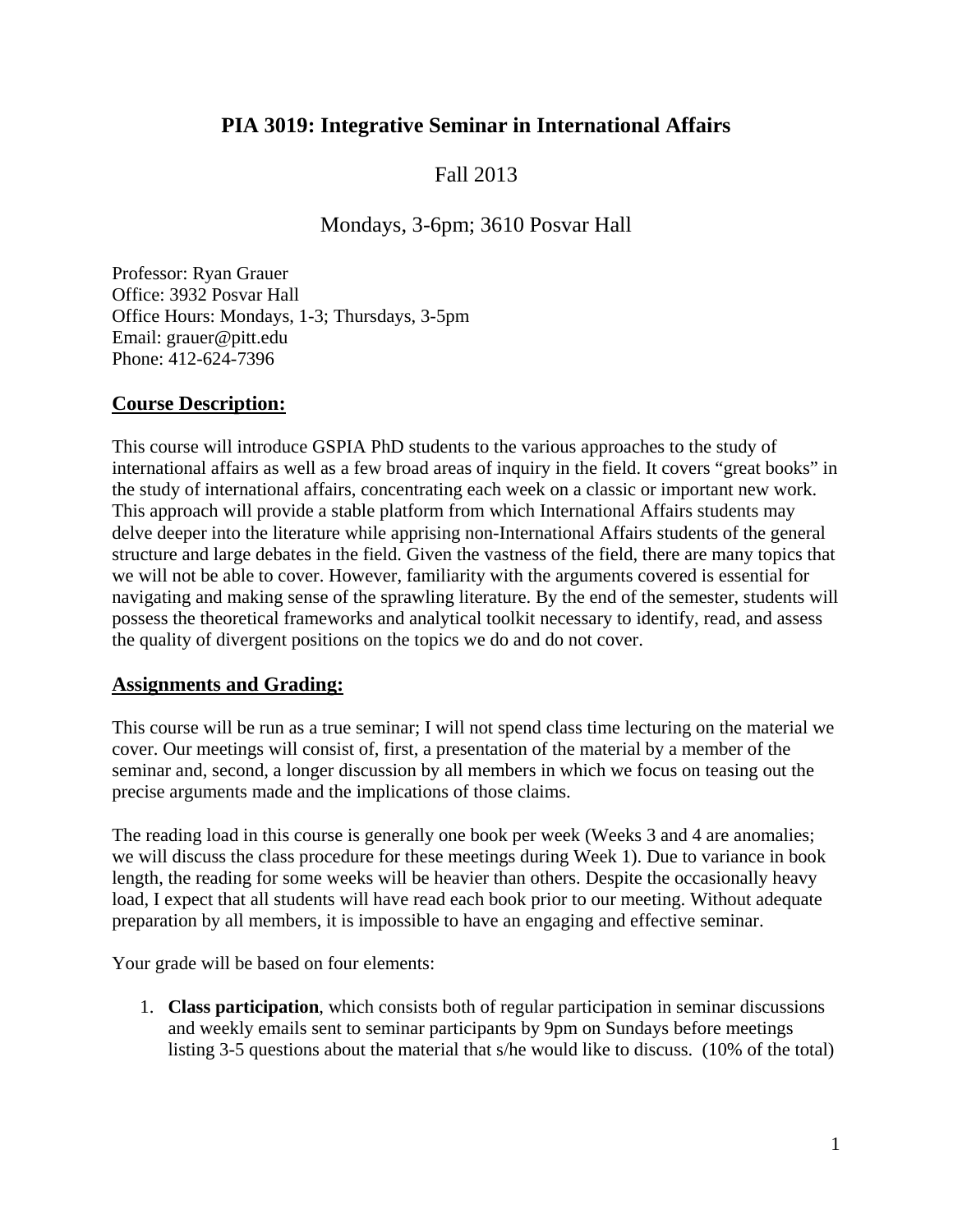- 2. **Class presentations**, which will be given by each student twice throughout the semester. In each presentation, the student will introduce the reading for the week, highlight the main points, and offer up some issues for discussion. The format for these presentations will be discussed during the first meeting. (10% of the total)
- 3. Three **reaction papers** (3-4 double-spaced pages) in which students respond to ideas, debates, conflicts, and contradictions in the material read. The papers may be written for any week throughout the semester (turned in the week *after* we discuss the topic in class). (10% each; 30% of the total)
- 4. A **mock comprehensive exam**, which will be administered during the final meeting of the seminar. (50% of the total)

Your final grade will be assigned on the following scale:

|  | $A = 93-100$ $B_+ = 87-89$ $C_+ = 77-79$ $D_+ = 67-69$ |  |  |                                     |
|--|--------------------------------------------------------|--|--|-------------------------------------|
|  | $A = 90-92$ B = 83-86 C = 73-76 D = 65-66              |  |  |                                     |
|  |                                                        |  |  | $B = 80-82$ C- = 70-72 F = Below 65 |

# **Academic Integrity:**

You are expected to adhere to all aspects of the University of Pittsburgh guidelines on academic integrity. Failure to cite external sources of ideas, concepts, and facts in written work will be penalized. Plagiarism will result in automatic failure of the course. For Pitt's written guidelines on academic integrity, visit: http://www.provost.pitt.edu/info/acguidelinespdf.pdf.

# **Required Books:**

The following books have been ordered and are available at The Book Center. They can also be purchased (usually for less) on Amazon or some other online site. Note that the Hirschman book required for Week 12 is out of print. There are five copies of the 1980 and 1969 versions available at Hillman (either is acceptable). If you do not secure one of those copies, you will need to use EZ Borrow or Inter-Library Loan relatively early in the semester so that you can be sure to have a copy in time to prepare for our meeting that week.

- Kenneth N. Waltz, *Man, the State, and War* (New York: Columbia University Press, 2001 [1959])
- E.H. Carr, *Twenty Years' Crisis, 1919-1939* (New York: Perennial, 2001 [1945])
- John J. Mearsheimer, *The Tragedy of Great Power Politics* (New York: Norton, 2001)
- Robert O. Keohane, *After Hegemony: Cooperation and Discord in the World Political Economy* (Princeton: Princeton University Press 2005 [1984])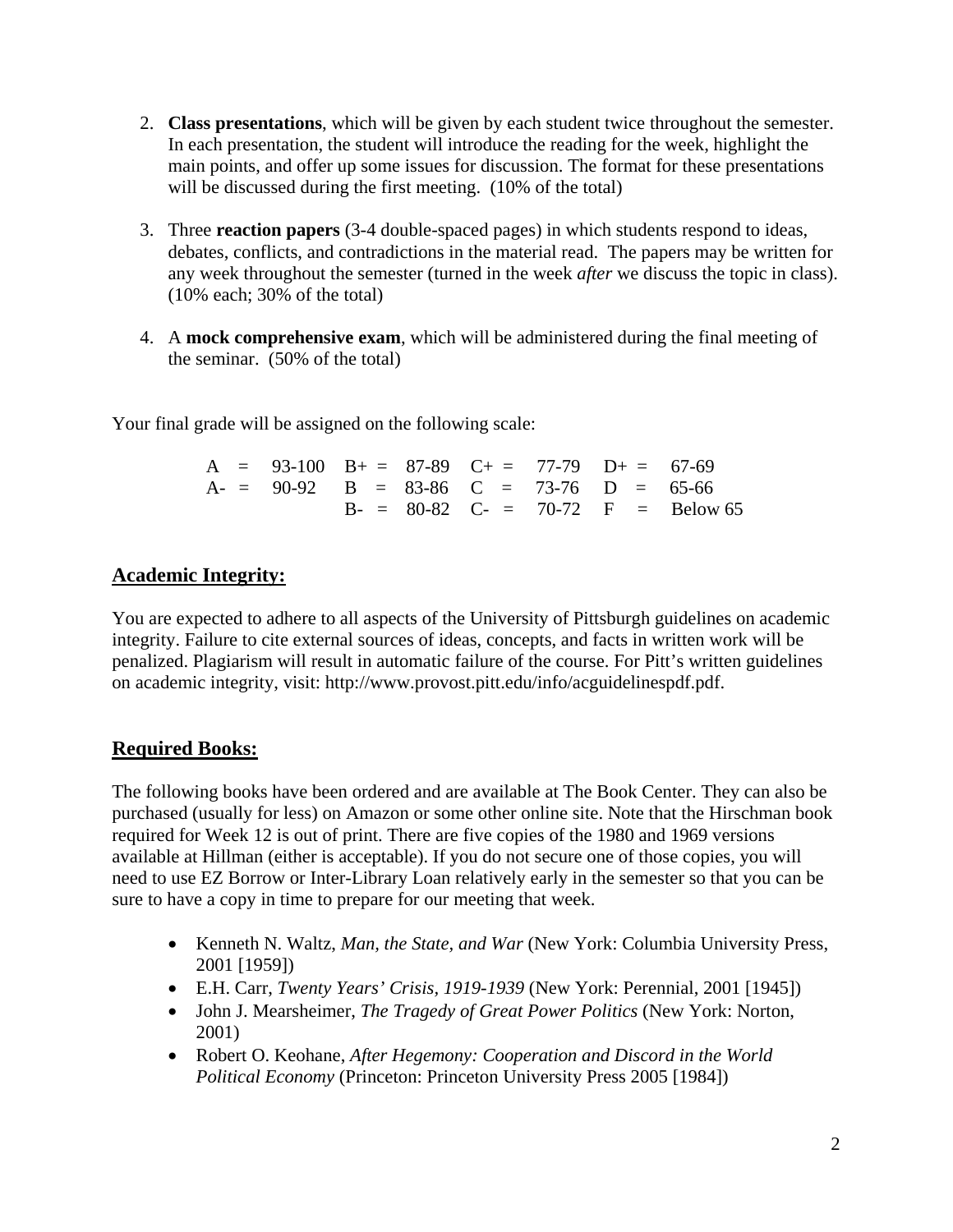- Headley Bull, *The Anarchical Society* (New York: Columbia University Press, 2002 [1977])
- Alexander Wendt, *Social Theory of International Politics* (New York: Cambridge University Press, 1999)
- James Rosenau, *Turbulence in International Politics* (Princeton: Princeton University Press, 1990)
- Robert Jervis, *System Effects* (Princeton: Princeton University Press, 1998)
- Emile Simpson, *War from the Ground Up* (New York: Columbia University Press, 2013)
- Thomas Schelling, *Arms and Influence* (New Haven: Yale University Press, 2008 [1966])
- Barry Eichengreen, *Exorbitant Privilege* (New York: Oxford University Press, 2012)
- Joseph Nye, *The Future of Power* (New York: PublicAffairs, 2011)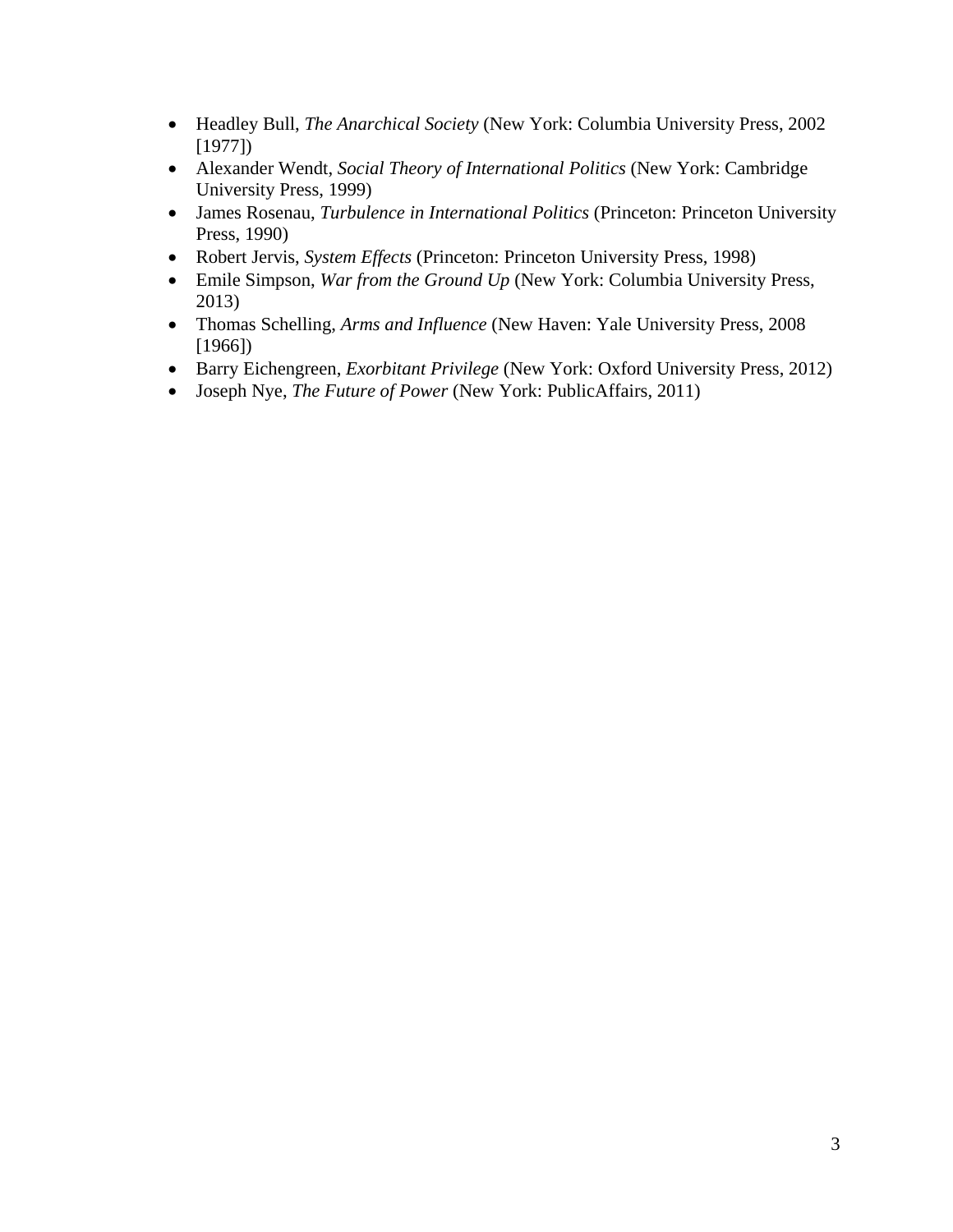## **Course Schedule**

### **Week 1 (August 26):** Introduction and Logistics

Stephen Walt, "The Relationship between Theory and Policy in International Relations," *Annual Review of Political Science* 8 (2005): 23-48

### **No Meeting September 2: Labor Day**

**Week 2 (September 9):** Levels of Analysis

Kenneth N. Waltz, *Man, the State, and War* (New York: Columbia University Press, 2001 [1959])

**Week 3 (September 16):** Prof. Grauer's Book Manuscript Workshop

Grauer Manuscript, Chapters 1, 2, and 7. To be distributed.

### **Week 4 (September 23):** Classical Realism and Neorealism

E.H. Carr, *Twenty Years' Crisis, 1919-1939* (New York: Perennial, 2001 [1945]) John J. Mearsheimer, *The Tragedy of Great Power Politics* (New York: Norton, 2001)

### **Week 5 (September 30):** Neo-Liberal Institutionalism

Robert O. Keohane, *After Hegemony: Cooperation and Discord in the World Political Economy* (Princeton: Princeton University Press 2005 [1984])

### **Week 6 (October 7):** The English School

Headley Bull, *The Anarchical Society* (New York: Columbia University Press, 2002 [1977])

### **Week 7 (TUESDAY, October 15):** Constructivism

Alexander Wendt, *Social Theory of International Politics* (New York: Cambridge University Press, 1999)